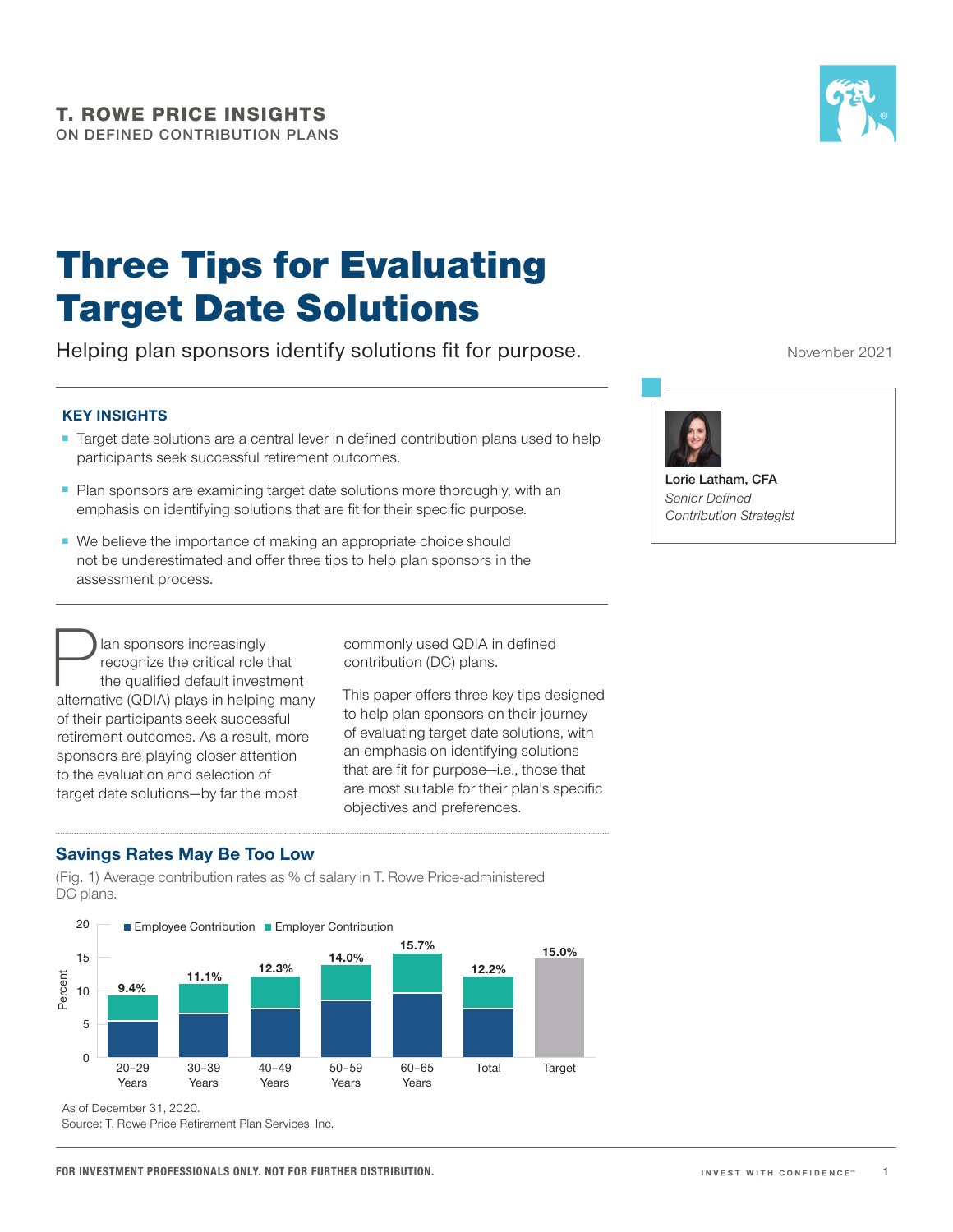## **Many Participants Can Expect Lengthy Retirements**

(Fig. 2) Probability of at least one member of a couple living to age 90 or 95.



As of August 31, 2021.

We think it can be a valuable exercise for plan sponsors to take a step back and carefully evaluate the target date solutions in their plans to ensure they still are aligned with the plan's objectives, the investment committee's beliefs and preferences, the characteristics of the participant population, and the needs of the covered workforce.

As a solutions provider, T. Rowe Price begins every client engagement by asking about plan objectives, with an emphasis on understanding what the sponsor is seeking to achieve with their QDIA.

While we understand there is no one "right" answer to this question, there are a few baseline facts that we believe are important to review, as they underscore the deepening challenge of helping participants reach their retirement goals:

- The U.S. has a savings shortfall. A savings rate equal to 15% of salary is widely considered the minimum necessary to build an adequate retirement nest egg. However, T. Rowe Price's recordkeeping data suggest that employee deferrals and employer contributions combined are falling well short of this mark, except in the age 60 to 65 cohort (Figure 1).
- People are living longer in retirement. Although the COVID-19 pandemic temporarily reversed the longer-term trend, life expectancy for older Americans has been rising steadily for

decades. A growing number can expect to live well into their 90s (Figure 2).

Spending needs in retirement can be uncertain. Figure 3 shows that about three-quarters of retirees have faced one or more spending shocks—such as unexpected health care costs or uninsured property losses—in retirement.

These facts emphasize the importance of making plan decisions that solve for the financial challenges future retirees will face as well as a growing need for sponsors to consider how their benefit structures fit into their overall workforce management policies.

We believe that our ongoing client engagements have enabled us to identify potential opportunities to have a positive impact on the target date evaluation process. We focus here on three specific tips to help sponsors consider critical inputs that are fundamental to selecting a solution fit for purpose but that are easy to overlook or may not be well understood.

We think these insights could prove helpful for plan sponsors reevaluating their existing QDIA offering, for sponsors seeking to add a target date strategy to their existing lineup, or for those who simply recognize that their plan and their workforce needs both have evolved in ways that require a deeper examination of their plan structure.

# 61%

Actuarial chance at age 65 of one member of a couple living to at least age 90.

Sources: Society of Actuaries and T. Rowe Price.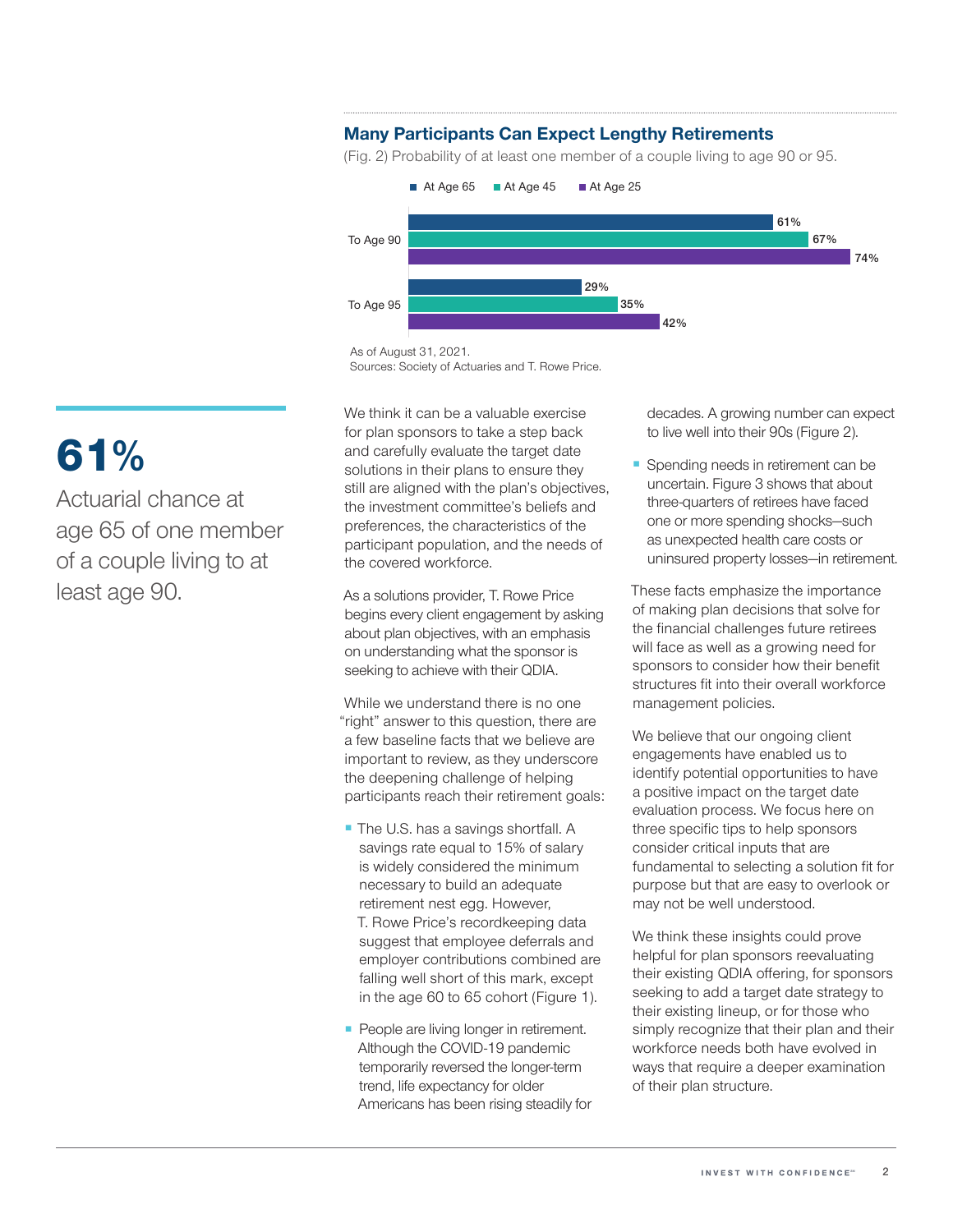## It's hard to know where you're going if you don't know your destination.

**— Wyatt Lee** *Head of Target Date Strategies*

## **Spending Needs in Retirement May Be Uncertain**

(Fig. 3) Inflation rates and spending shocks in retirement.

**Main components of retirement spending historically have grown faster than headline inflation.**



**72% of retirees have experienced one or more spending shocks.**



30-Year Annualized CPI Inflation Number of Spending Shocks in Retirement

As of December 31, 2020

Sources: U.S. Bureau of Labor Statistics and Society of Actuaries.

#### **TIP #1 Use Key Inputs to Inform Glide Path Selection**

In our view, there are two important sets of inputs that should inform the overall target date glide path selection process:

- **Plan objectives.** A critical first step is to identify priorities—the specific goals the plan sponsor is solving for.
- **Plan characteristics.** Plan characteristics—such as salary levels, deferral rates, and employer contributions—offer a baseline for evaluating the current retirement preparedness of plan participants.

## **Plan Objectives**

Despite the importance of starting with an analysis of plan objectives, we often see this step skipped for a straight-line focus on the decision whether to employ active or passive building blocks for the management of target date portfolios. We believe this represents a missed opportunity that can lead to subpar decisions. Or as our head of target date strategies, Wyatt Lee, says, "It's hard to know where you're going if you don't know your destination."

We believe one of the key target date trade-offs that sponsors need to consider is whether their primary focus is on helping participants achieve their long-term retirement income goals, or on seeking to minimize balance variability at any one point in time—such as at retirement or during short-term episodes of market volatility.

In other words, what is the most important retirement outcome sponsors want participants to be able to achieve? Is the sponsor primarily concerned about seeking to limit the risk that participants might suffer unexpected losses near retirement? Or are they more concerned about participants being able to support their long-term retirement income needs?

Most sponsors are likely to place high importance on both objectives. However, from an investment perspective the two goals are somewhat at odds—a target date glide path that seeks the portfolio growth needed to help fund adequate retirement income may increase the risk of short-term balance variability, while a glide path that seeks to reduce balance variability could lead to slower growth and less income in retirement.

This inherent trade-off is central to the target date evaluation process, in our view. A higher focus on maximizing spending power ultimately will suggest a more growth-oriented glide path (i.e., one with a higher equity allocation).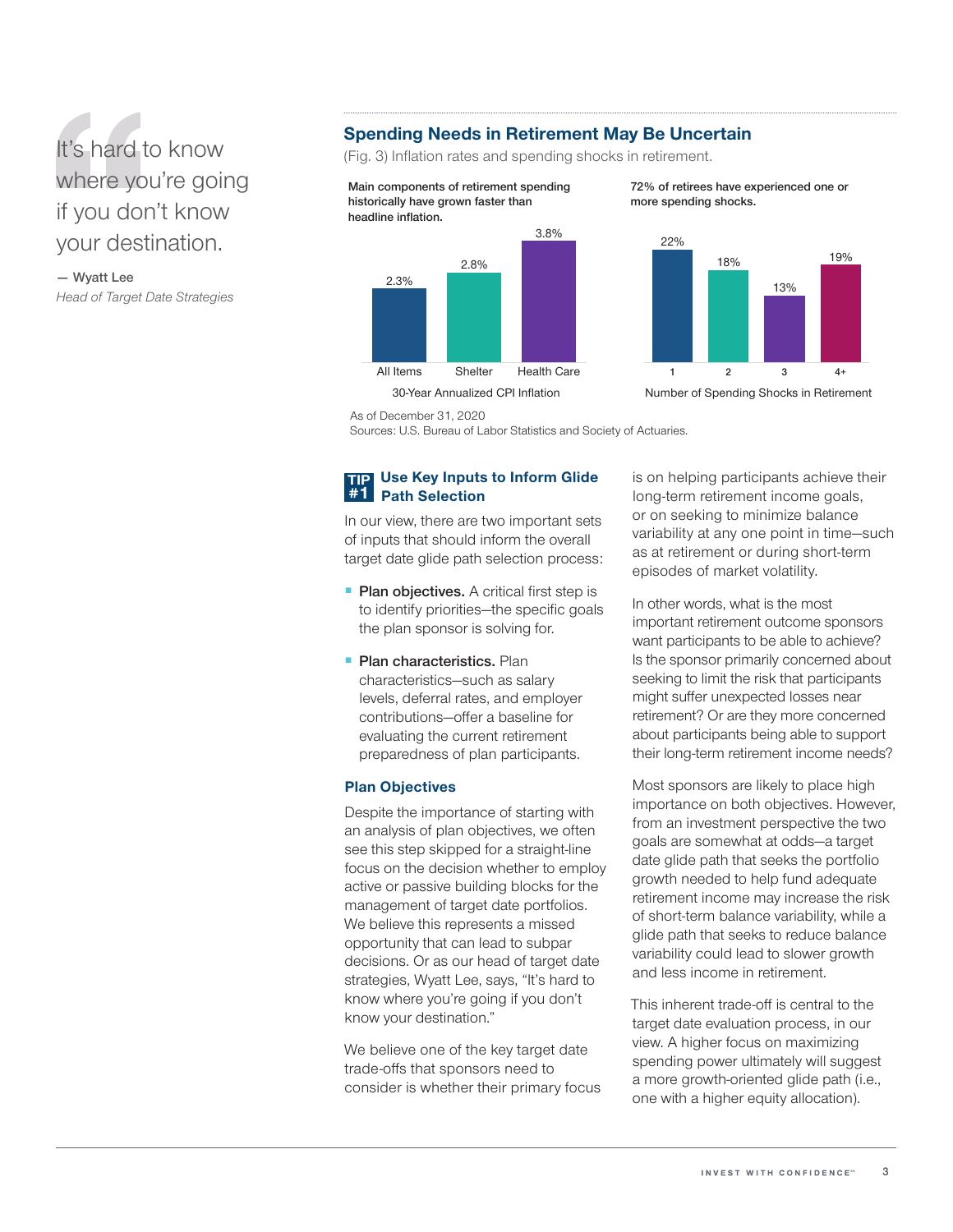In our recent surveys, 64% of plan sponsors and 80% of consultants ranked longevity risk as either their first or second highest concern.<sup>1</sup>

## **Looking Beyond Market Risk**

The word "risk" historically has been anchored to market risk, either absolute volatility (standard deviation) or deviation relative to a benchmark (tracking error). But we fundamentally believe this is an oversimplification—one that could leave DC plans exposed to other risks that can materially impact retirement outcomes.

The reality is that risk comes in many forms, and the relative importance placed on these risks can vary across investment audiences.

Our studies of plan sponsor and consultant attitudes have shown that longevity risk—defined as the risk of participants outliving their resources—is a leading concern for both groups. In our recent surveys, 64% of plan sponsors and 80% of consultants ranked longevity risk as either their first or second highest concern.<sup>1</sup>

Prioritizing longevity risk should not suggest that other risks don't matter. Rather, we believe that sponsors who understand the full range of risks that should be considered and the relevant trade-offs between them will be in a better position to apply a more informed approach to target date evaluation.

Alternatively, a relative focus on managing variability around retirement and/or over short time horizons will tend to suggest a less growth-oriented glide path (i.e., lower equity).

We encourage our clients to aim for balancing the two objectives relative to the plan objectives in order to assess trade-offs and choose an appropriate glide path.

### **Plan Characteristics**

Key plan characteristics also should play a vital role in informing the target date evaluation process. These characteristics influence cash flows both into and out of the plan and help determine how well positioned participants are to achieve their retirement goals. They also directly impact the glide path design that is most compatible with the plan's objectives:

**Salaries:** Other things being equal, higher pay levels may result in a higher equity glide path. Generally, those

with higher salaries will have a higher income replacement rate to target and, thus, may need more portfolio growth.

**Participant deferrals:** Relatively lower employee deferral rates also may result in higher equity glide paths due to the need for growth to help offset lower savings.

**Employer contributions:** Larger  $\sum$  employer contributions may result in a lower equity glide path as the higher level of savings from employers may offset the need for growth.

#### **TIP #2 Think Beyond the Averages**

Designing a glide path to serve an entire plan population is inherently challenging, because it's a solution for *all* when the participant population is likely to be heterogeneous—characteristics such as earnings, savings behavior, and behavioral preferences can, and typically do, vary. The goal, then, is to select

<sup>1</sup> Sponsor attitudes based on a T. Rowe Price survey of 451 corporate, nonprofit, and government plan sponsors conducted in November and December of 2019. Full details are available in: Kim DeDominicis and Lorie Latham, Evolution with Purpose: An Informed, Research-Based Approach to Better Retirement Outcomes, T. Rowe Price Retirement Insights, January 2021. Consultant attitudes based on a T. Rowe Price survey of 20 large U.S. defined contribution consulting firms conducted in early 2020. Data reported in T. Rowe Price's 2020 DC Consultant Study, November 12, 2020.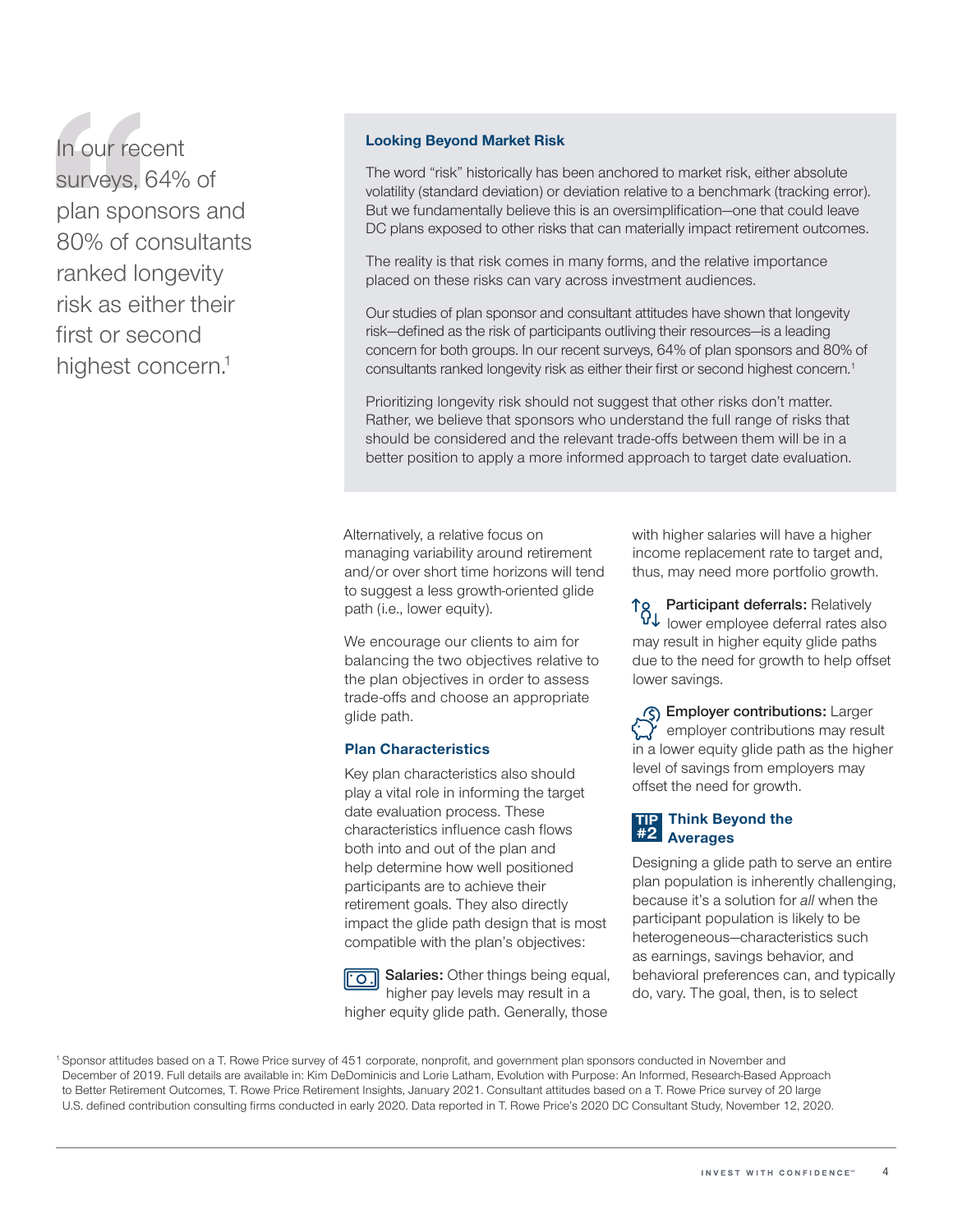Rather than constructing glide paths for a mythical 'average' participant, we believe it is more effective to use statistical distributions...

### **Inputs Matter**

Glide path assessment is an iterative process. In this paper, we focus on primary inputs. However, there are additional contributing factors that underpin those inputs. In our view, plan sponsors should ask themselves the following questions as part of the assessment process:

- Do you prefer that participants keep assets in the DC plan after retirement?
- Do you prefer greater consistency of returns and portfolio balances, or are you comfortable with some variability to achieve different outcomes?
- Are you primarily focused on long-term market cycles, or are you more sensitive to short-term market events? What is the target spending horizon for participants? Is the primary objective to set participants up for a lengthy retirement, or are DC benefits intended to be supplemental?

Of course, this is by no means an exhaustive list. Every sponsor will have their own inputs and insights.

a glide path that is robust enough to accommodate those differences.

Many target date providers respond to this challenge by designing solutions that use the characteristics of a *hypothetical average participant* as key design inputs. These averages are assumed to represent the center of the plan population—and, thus, provide the most appropriate representation for participants as a whole.

The drawback of this approach is that it assumes there is an actual "average" person, which is far from ideal for participants who are not well represented by the hypothetical averages, particularly those who are more financially vulnerable. Rather than constructing glide paths for a mythical "average" participant, we believe it is more effective to use statistical distributions of key characteristics *across* the assumed plan population representing the full curve of those values, not just a single point. Figure 4 offers a visual representation of this concept.

T. Rowe Price's asset allocation research team used scenario analysis to compare the two approaches. Based on the assumed characteristics of a hypothetical plan population, they generated two different glide paths—one using simple averages as inputs and the other incorporating the statistical distributions of those values across the hypothetical population.<sup>2</sup>

## **Looking Beyond the "Average" Plan Participant**

(Fig. 4) Hypothetical glide paths based on simple averages and on plan distributions.



Averages-based glide path Designed for the "average particpant." Simple mathematical averages taken from plan population for key inputs.



#### Distributions-based glide path

Based on distributions of values for key inputs across the plan population.

*Incorporates more "non-central" members of the plan population and their need for higher growth.*

Source: T. Rowe Price.

<sup>2</sup> Please see the Appendix for a description of the study methodology.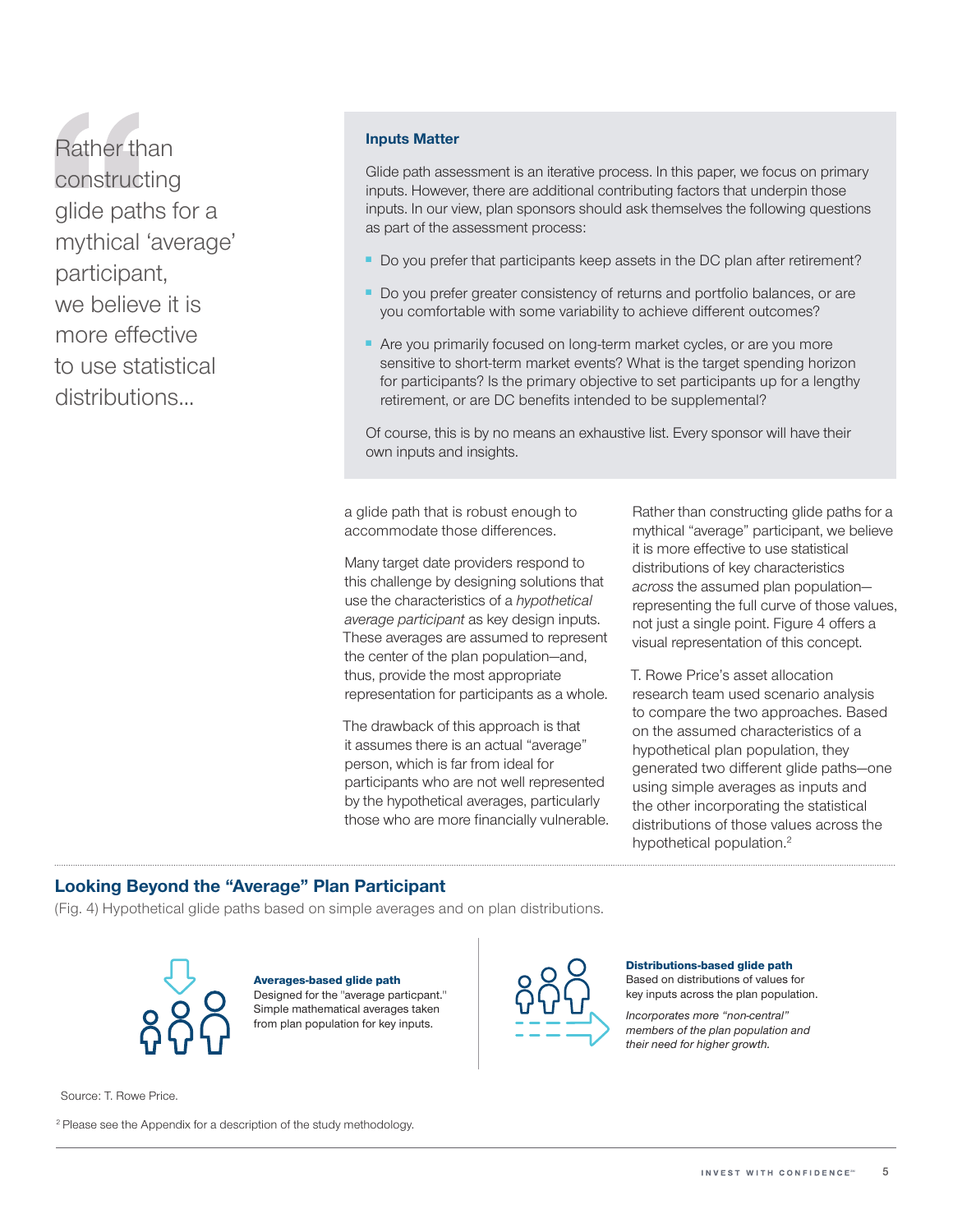As can be seen in Figure 5, the most striking difference was that the glide path based on simple averages featured a lower equity allocation. This was because a glide path optimization exercise reflecting average values may not account for individuals on the lower or higher ends of the earnings and/ or savings spectrums. But these are the participants who are more likely to be vulnerable in terms of income replacement and, thus, most in need of the long-term growth potential that a higher equity glide path can provide.

Indeed, when our research team looked at hypothetical outcomes in our scenario tests, they found that the distributions-based glide path significantly outperformed in terms of both asset accumulation at retirement and consumption replacement during retirement. In fact, in 76% of the 10,000 scenarios we tested, portfolio values at retirement were higher for the distributions-based glide path compared with the averages-based one.

The point here is not to make the case one way or another for a higher or lower equity glide path. But we do believe that using inputs that represent the full characteristics of a plan population results in a more realistic analysis and is more likely to reflect the needs of participants who might otherwise be underserved.

#### **TIP #3 Align Implementation to Plan Goals and Beliefs**

Earlier we mentioned that we often see clients begin their target date selection process by weighing the relative merits of active versus passive implementation. We hope our first two tips made the case for taking a step back and first considering the key inputs—and how those inputs are represented in a glide path design. However, it also is true that the decision to use either active or passive building blocks can materially impact retirement outcomes.

But, before addressing this topic, it's worth a reminder that, in reality, there is no such thing as a purely "passive" target date solution. The decisions applied across the board in target date designs such as the shape of the glide path and the level of diversification within the asset mix—are *active* decisions.

Accordingly, our third tip focuses on the building blocks used for the underlying investment strategies within the target

## **Averages‑Based Glide Paths Tend to Feature Lower Equity Levels**



(Fig. 5) Glide paths based on average earnings and preferences and on distributions of those values within a hypothetical plan population.<sup>1</sup>

Source: T. Rowe Price.

<sup>1</sup> The results shown above are hypothetical, do not reflect actual investment results, and are not a guarantee of future results. See Additional Disclosures. See the Appendix for a description of the study methodology and the hypothetical participant demographic and behavioral values modeled in the simulations.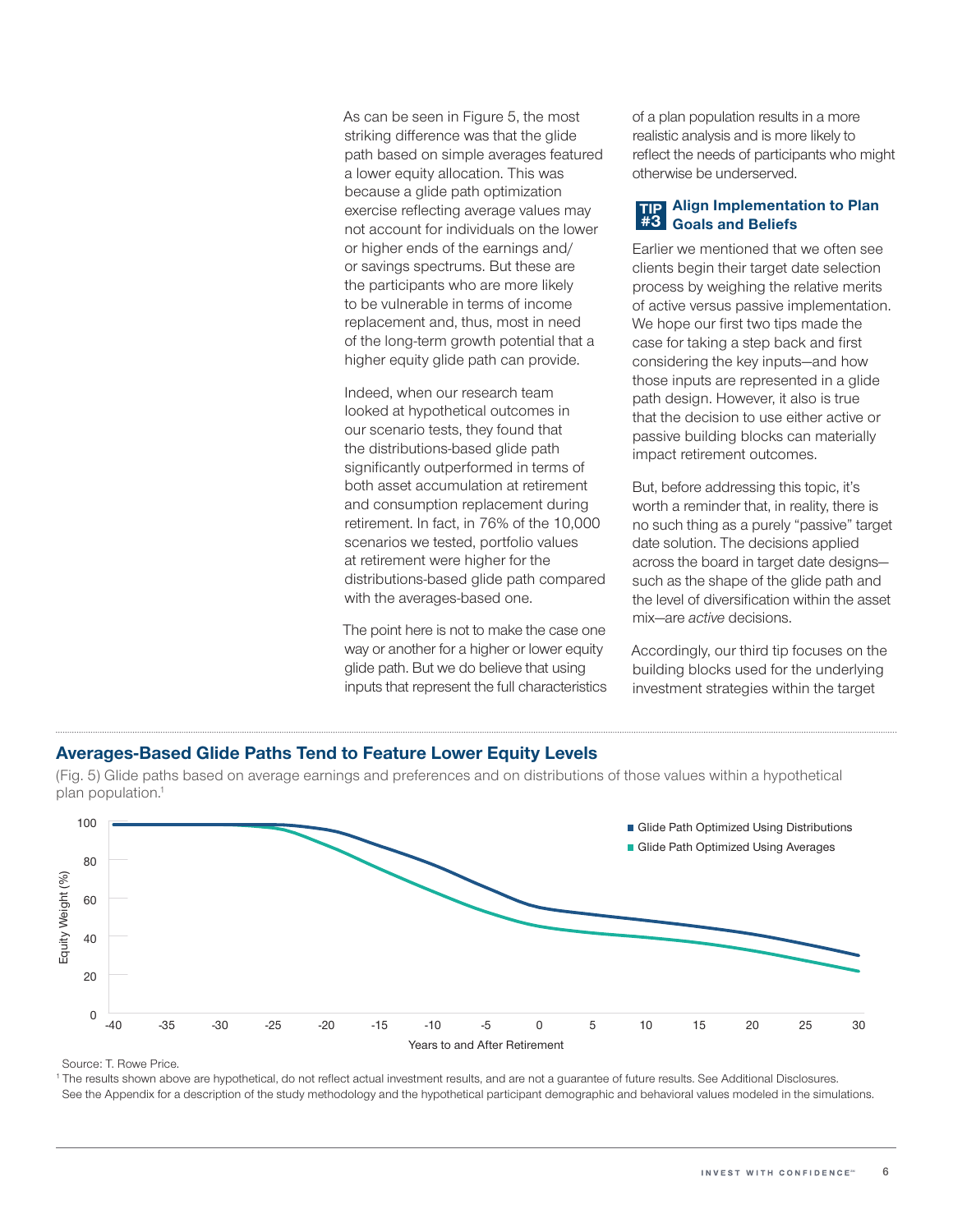## **Managing the Trade-Off Between Active and Passive**

(Fig. 6) Possible advantages of active and passive target date strategies.



Source: T. Rowe Price.

date portfolio and the corresponding trade-offs involved in active versus passive decisions.

In our experience, it is common for the active versus passive investment discussions to focus narrowly on cost. A target date solution implemented entirely with passive vehicles should be cheaper than an active or blend strategy, reflecting the lower management costs of simply seeking to track the performance of a market benchmark. But we believe the evaluation needs to go deeper and examine the potential trade-offs involved in active versus passive decisions. More specifically, we believe the emphasis should be on the value-for-cost equation and how it fits with the sponsor's objectives for a target date solution.

One driver of a narrow focus on cost has been an assumption that the Employee Retirement Income Act of 1974 (ERISA) somehow requires plan sponsors to prioritize the use of passive investments and to seek the lowest-cost providers. In fact, ERISA dictates nothing of the sort.

It describes a need for plan sponsors to seek costs that are "reasonable."3

Figure 6 summarizes some of the potential benefits of both active (left) and passive (right) strategies. Whether sponsors choose a purely active or purely passive approach, or a combination of both (often referred to as a blend strategy), we believe it is imperative that sponsors carefully consider their own beliefs and objectives relative to these techniques.

## **The Bottom Line**

At T. Rowe Price, we think of retirement planning as the long game. Accordingly, the goal of our work is to help plan sponsors and their advisors make sound long-term decisions that are in the best interests of their plans and their participants.

In keeping with this philosophy, we offer the following action items for plan sponsors to consider:

<sup>3</sup> For more on this topic, please see: Alison V. Douglass, The Misperception of Fiduciary Risk and Active Management in DC Plans: A Legal Perspective, Goodwin LLP, March 17, 2017. The contents of the paper, which was sponsored by T. Rowe Price, are for informational purposes only and not for the purpose of providing legal advice. The analysis and conclusions are solely those of the author.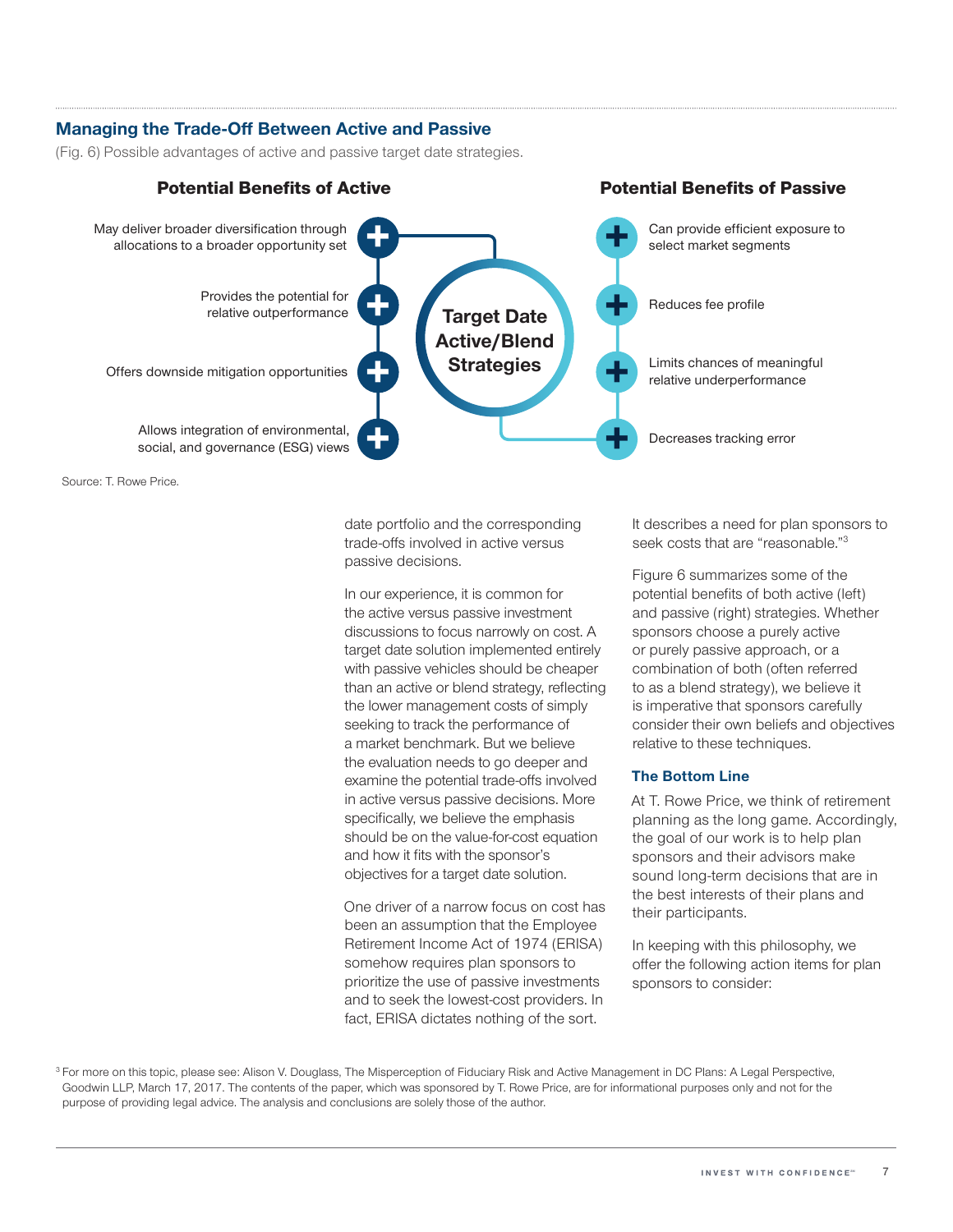**1** First think about your objectives, then consider the characteristics of the plan population. Finally, consider how the combination of these inputs collectively can inform the selection of a glide path fit for purpose.

**2** Think about the *distributions* of key characteristics across your plan's

population, rather than relying on simple averages.

**3** Be mindful of the trade-offs when evaluating active versus passive implementation approaches.

# **Methodological** Appendix

To measure the potential benefits of using distributions-based inputs rather than simple averages when designing target date glide paths, T. Rowe Price conducted an analysis of potential retirement outcomes for a hypothetical DC plan population using a Monte Carlo simulation exercise. The analysis is from January 2020.

The analysis was based on a hypothetical population of 10,000 plan participants, with demographic and behavioral characteristics that primarily reflected six key inputs:

- **1.** First year career salary;
- **2.** first year deferral rate;
- **3.** a risk aversion parameter;
- **4.** a time preference parameter (a measure of the individual's expected retirement time horizon);
- **5.** a depletion aversion parameter (a measure of the minimum "buffer level," or percentage of wealth, that an individual wishes to maintain to avoid depleting assets);
- **6.** a goal preference parameter, reflecting the degree that a participant wishes to prioritize consumption replacement versus stability of wealth.

The last four inputs constituted the "preference parameters" used to model participant behavior.

Career salaries were sampled by a model that was calibrated to the participant universe in T. Rowe Price's recordkeeping database of defined contribution plans. This model used a salary rank (drawn for each hypothetical participant from a simple random sample) that was specified for the first working year (at age 25) and that influenced career salary growth in subsequent years. At each age, the nominal salary level was determined by a Gaussian mixture model (a mixture of normal random variables). This age-conditional Gaussian mixture model also was calibrated to our recordkeeping database.

Deferral rates were modeled similarly to salaries, as a function of age and age-relative salary rank based on our recordkeeping database. A deferral rate rank for each individual was sampled in the first working year, and this determined the deferral rate trajectory at each subsequent age. The model determining the exact deferral rate in a given year was a probit model (a discrete choice model with underlying normality assumptions) that was fitted to the participants in our database. An individual's position in the hierarchy of deferral rates was modeled as constant throughout time.

The value of the risk aversion parameter was required to be positive and, theoretically, could have been arbitrarily large, with higher values representing larger levels of risk aversion. Practically, values between 0 and 8 for this parameter were commonly used. The value of the time preference parameter ranged between 0 and 1 and represented a discount factor on future utility from consumption. This discount factor sets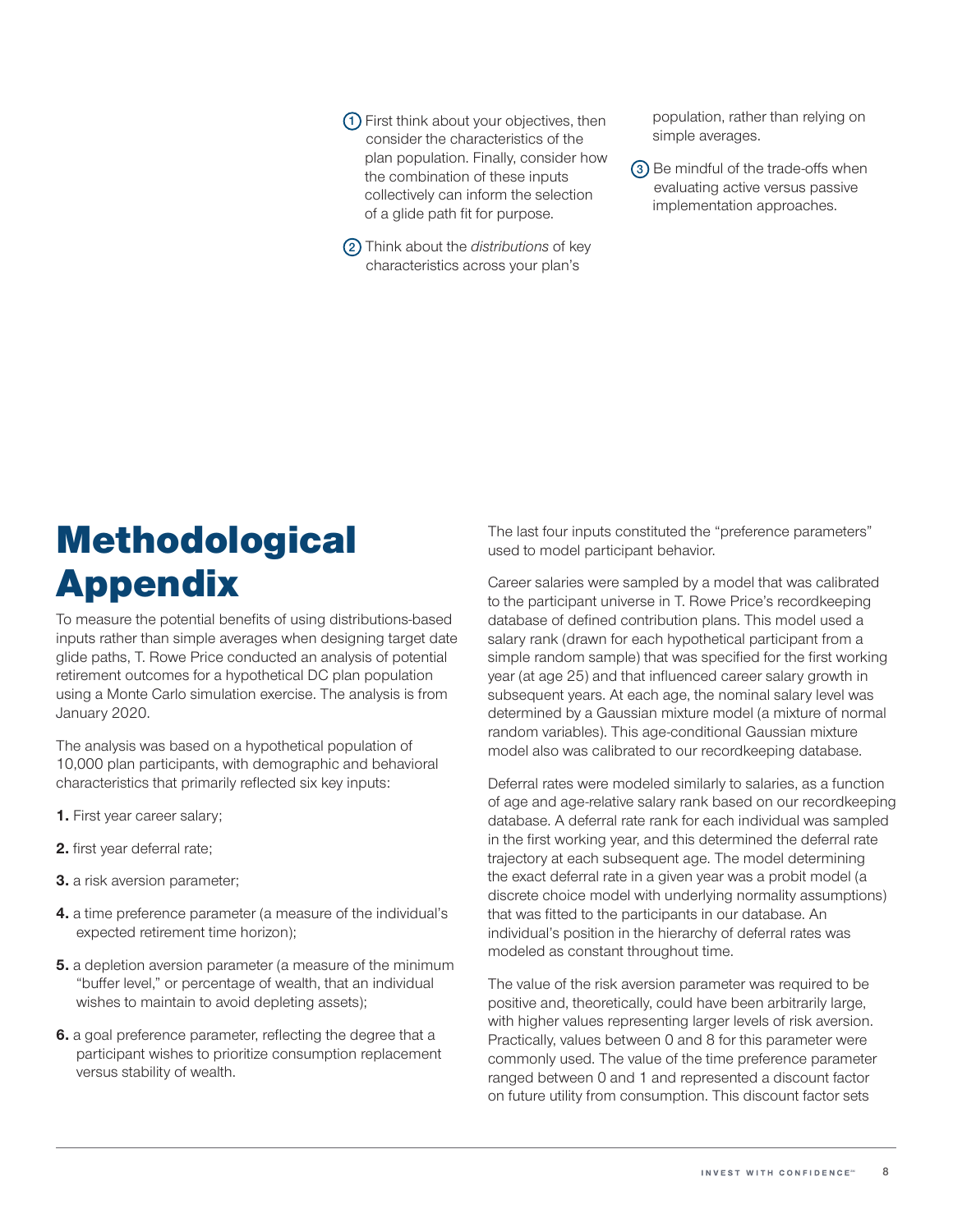the expected planning horizon, with a value of 1 representing an indefinitely long retirement and 0 representing no expected postretirement life span.

The depletion aversion parameter ranged between 0 and 1 and represented a percentage of wealth as previously described. The goal preference parameter also ranged between 0 and 1, with 1 representing consumption replacement as the sole objective and 0 representing stability of wealth as the sole objective.

In optimizing glide paths for our hypothetical plan population, two alternative methodologies were employed:

- The first approach was based on arithmetic mean values for the initial salary, deferral rate, and preference parameters of the 10,000 hypothetical participants in the model.
- An alternative "robust" analysis attempted to capture plan heterogeneity by basing key inputs on distributions of the key parameters within the hypothetical population. For modeling purposes, these distributions were specified in statistical terms.

The preference parameters (risk aversion, time preference, depletion aversion, and goal preference) for each hypothetical participant in the model were drawn from beta distributions, which were described by two shape parameters. The parametric values for the preference beta distributions were as follows:

- A risk aversion parameter of  $1 + 4$ <sup>\*</sup>X, where X was drawn from a Beta(2.5,2.5) distribution with a mean of 3.0 and a standard deviation of 0.82.
- A time preference parameter drawn from a Beta(38.675,1.325) distribution with a mean of 0.967 and a standard deviation of 0.03.
- A depletion aversion parameter drawn from a Beta(27.0,3.0) distribution with a mean of 0.9 and a standard deviation of 0.054. The depletion aversion parameter for each hypothetical participant is then applied with a weight that is inversely related to the expected proportion of the individual's consumption (based on salary) that is nondiscretionary spending. After applying these weights, the depletion aversion parameter values have a mean of 0.113 and a standard deviation of 0.054.
- A goal preference parameter drawn from a Beta(5.5,4.5) distribution with a mean of 0.55 and a standard deviation of 0.149.

The following inputs were used for the key demographic parameters when optimizing the averages-based glide path:

■ starting salary: USD 41,988;

- starting deferral rate: 6.0%;
- annual salary growth: randomized (mean annual growth 1.06%), based on participant data;
- change in the deferral rate: one increase, from 6.0% to 7.0% in the 30th working year.

The risk aversion, time preference, depletion aversion, and goal preference parameters in the averages-based design were the arithmetic means for the beta distributions described above, which were based on the sample values for the 10,000 hypothetical participants.

In our study, separate Monte Carlo analyses were used to determine the recommended glide path weights for a hypothetical population described by the distributions outlined above and for a separate hypothetical population described by the arithmetical averages for those same inputs.

Subsequently, we generated two sets of 10,000 potential retirement outcomes for the two glide paths over the same "test scenario" set of individuals representing the same heterogeneous inputs as the sample used to construct the distributions-based glide path. The same heterogeneous test scenario set was used to compare outcomes of the two glide paths in order to simulate exact participant-to-participant comparisons across our hypothetical populations.

For each scenario in the test set, we measured the potential relative performance, positive or negative, of the distributions-based glide path versus the comparable averages-based glide path along two critical outcome metrics: annual consumption replacement during retirement and asset values at retirement. Both values are expressed in percentage terms: A positive percentage indicated a scenario in which the distributions-based glide path outperformed, while a scenario in which the averages-based glide path outperformed resulted in a negative percentage.

For each year in the assumed postretirement time horizon, the relative scenario results were ranked in quintiles corresponding to the scenarios at the 10th, 25th, 50th, 75th, and 90th percentiles in outcomes, with the 10th percentile indicating the lowest relative performance and the 90th percentile the highest relative performance by the distributions-based glide path.

It should be noted that the specific scenarios represented by these percentile rankings changed each year over the course of the time horizon modeled, producing considerable variability from year to year in the actual dollar consumption amounts represented by those rankings, although less so in the percentage differences between the averages-based and the distributions-based glide paths.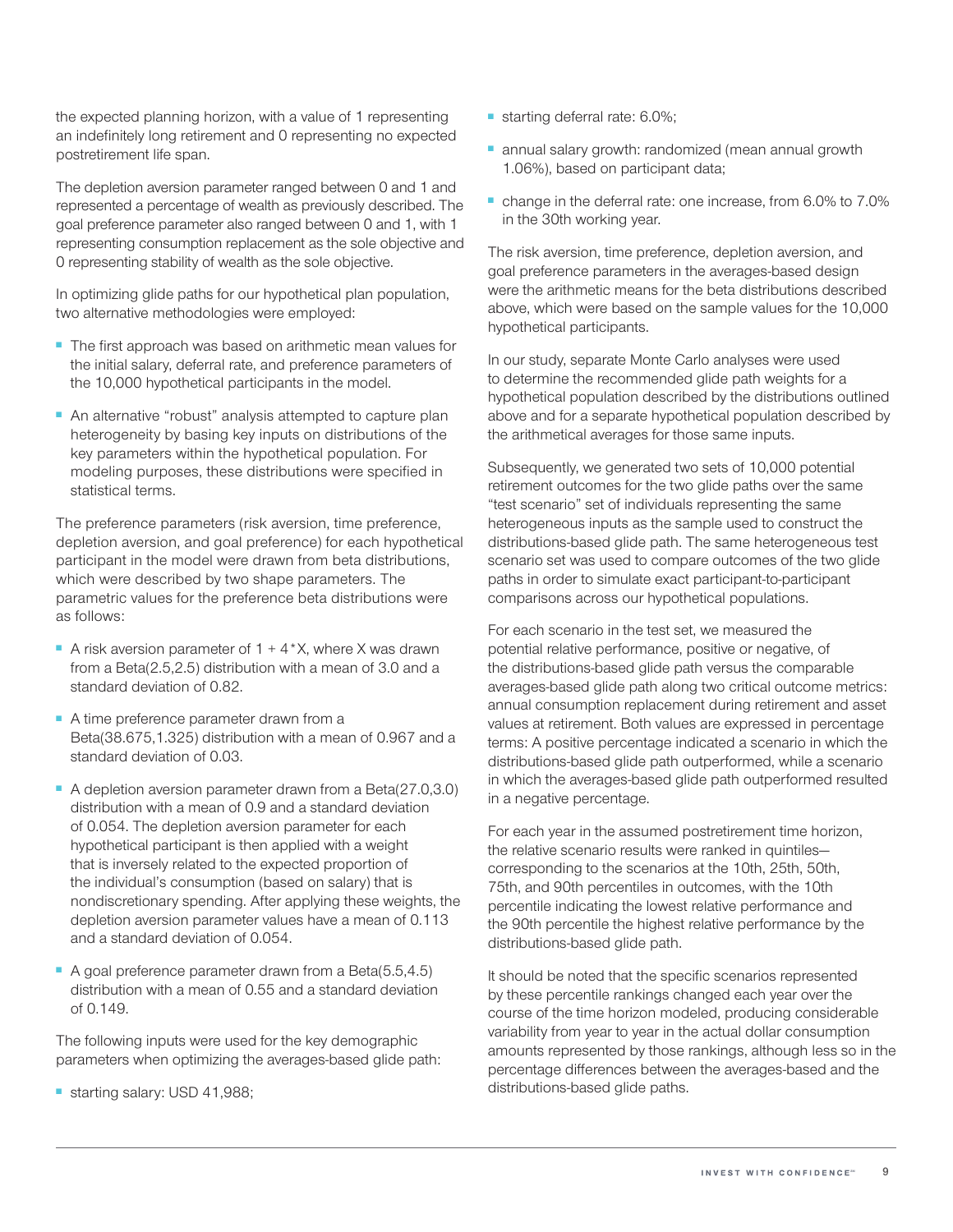## **Additional Disclosure**

Monte Carlo simulations model future uncertainty. In contrast to tools generating average outcomes, Monte Carlo analyses produce outcome ranges based on probability—thus, incorporating future uncertainty.

## **Material Assumptions include:**

- Underlying economic and behavioral inputs, including savings rates and cash flows, are generated from a structural model built up from factors relating to both financial markets and the broad economy as well as data calibrated based on T. Rowe Price's recordkeeping platform's participant population.
- The mortality weighting is sourced from the Society of Actuaries. Retirement age is assumed to be 65 years old.

## **Material Limitations include:**

■ The analysis relies on assumptions, combined with a return model that generates a wide range of possible return scenarios from these assumptions. Despite our best efforts, there is no certainty that the assumptions and the model will accurately predict asset class return ranges going forward. As a consequence, the results of the analysis should be viewed as approximations, and users should allow a margin for error and not place too much reliance on the apparent precision of the results.

Users should also keep in mind that seemingly small changes in input parameters, including the initial values for the underlying factors, may have a significant impact on results, and this (as well as mere passage of time) may lead to considerable variation in results for repeat users.

- Extreme market movements may occur more often than in the model.
- Market crises can cause asset classes to perform similarly, lowering the accuracy of our projected return assumptions, and diminishing the benefits of diversification (that is, of using many different asset classes) in ways not captured by the analysis. As a result, returns actually experienced by the investor may be more volatile than projected in our analysis.
- Asset class dynamics, including but not limited to risk, return, and the duration of "bull" and "bear" markets, can differ from those in the modeled scenarios.
- The analysis does not use all asset classes. Other asset classes may be similar or superior to those used.
- Fees and transaction costs are not taken into account.
- The analysis models asset classes, not investment products. As a result, the actual experience of an investor in a given investment product may differ from the range of projections generated by the simulation, even if the broad asset allocation of the investment product is similar to the one being modeled. Possible reasons for divergence include, but are not limited to, active management by the manager of the investment product. Active management for any particular investment product—the selection of a portfolio of individual securities that differs from the broad asset classes modeled in this analysis—can lead to the investment product having higher or lower returns than the range of projections in this analysis.

## **Modeling Assumptions:**

- The primary asset classes used for this analysis are stocks and bonds. An effectively diversified portfolio theoretically involves all investable asset classes, including stocks, bonds, real estate, foreign investments, commodities, precious metals, currencies, and others. Since it is unlikely that investors will own all of these assets, we selected the ones we believed to be the most appropriate for long-term investors.
- The analysis includes 10,000 scenarios. Withdrawals are made annually at the beginning of each year.
- **IMPORTANT:** The projections or other information generated by T. Rowe Price regarding the likelihood of various investment outcomes are hypothetical in nature, do not reflect actual investment results, and are not guarantees of future results. The simulations are based on assumptions. There can be no assurance that the projected or simulated results will be achieved or sustained. The charts present only a range of possible outcomes. Actual results will vary with each use and over time, and such results may be better or worse than the simulated scenarios. Clients should be aware that the potential for loss (or gain) may be greater than demonstrated in the simulations.
- The results are not predictions, but they should be viewed as reasonable estimates.